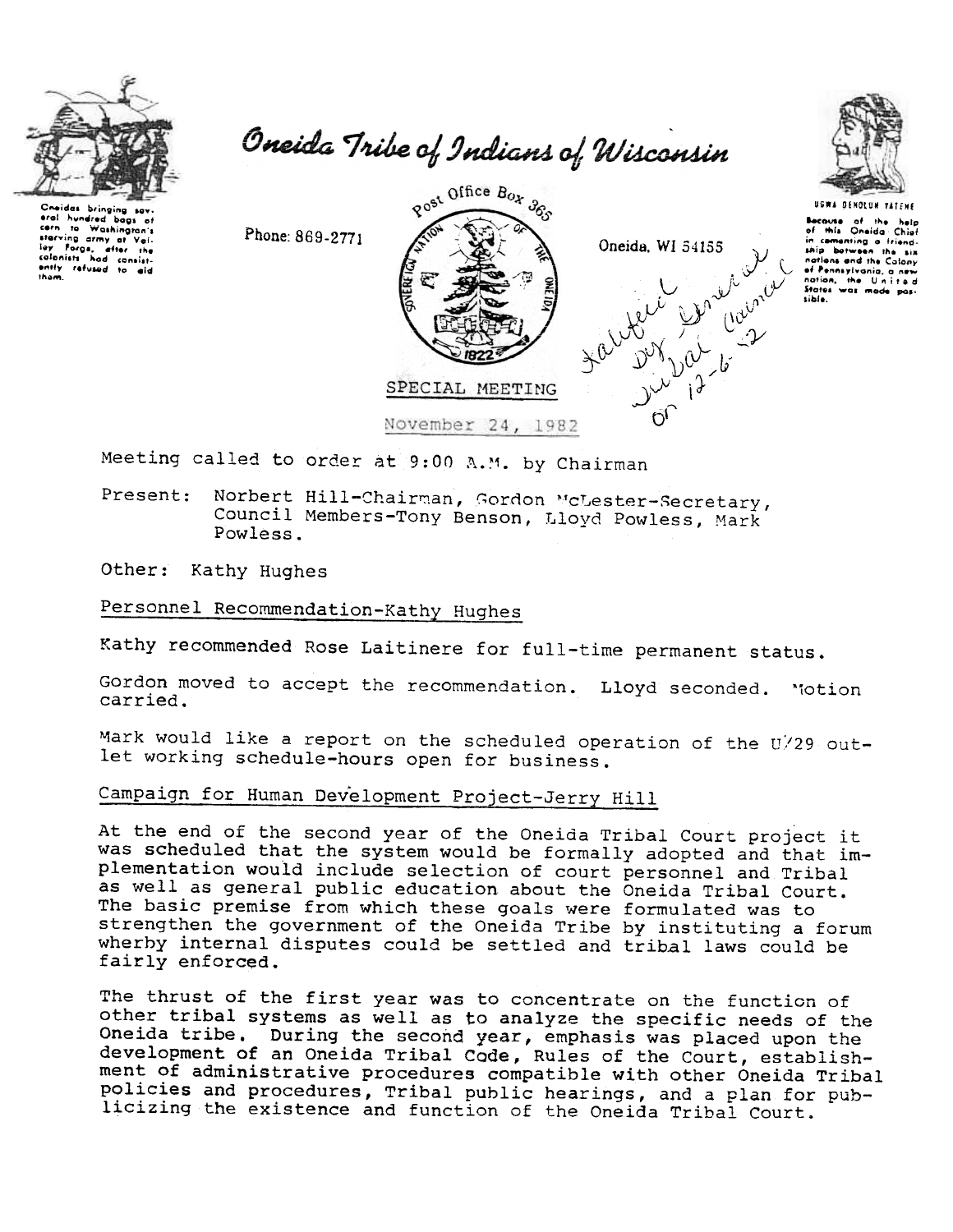unelda 'l'rlbe ot Indlans or Wlsconsln  $\cdot$  November 24, 1982 - Special Meeting Page 2

Other Tribal Court systems were visited, analyzed and consultation with their court personnel provided the basis of direct research carried out by the Oneida Tribal Court project. It was into the second year, however, that local attitudes toward the project could be evaluated. Public hearings within the Oneida Tribe were disappointing in that only a small number of Tribal members attended. Another factor that had been apparently dormant was emergence of active internal resistance to the existence of the Oneida Tribal Court. And, finally local public attacks on the Oneida Tribe as well as unfavorable media intrusions on the Oneida Tribe inhibited full public disclosure because of the negative reaction to the Tribe generally. was decided to wait for a better opportunity to publically present the Oneida Tribe Court System free of unrelated and undesirable distractions.

On September 27, 1982, the Oneida General Tribal Council, the governing body of the Tribe and to whom the Project Board, the Oneida Business Committee is directly responsible, overwhelmingly accepted the concept of the court and directed that the project be continued and reported by for adoption at an Oneida General Tribal Council meeting called for that specific purpose. This directive of the Tribal governing body has set the basis for the first quarter of the third year of the project. While this will, of course, require adjustment of the originally proposed schedule, it has the benefit of permitting the Oneida Tribe to carefully understand the authority for and the function of the Oneida Tribal Court. Another unplanned demonstration of the need for a Tribal Court manifested itself in certain internal problems based upon differing views of Oneida Tribal law which obviously could be better handled by some type of neutral forum such as a tribal court.

Finally, the development of the Oneida Tribal Court to date has permitted the inclusion of the system as an institution into the next annual budget, F.Y. 84, and funds are now being directly sought from the Bureau of Indian Affairs through the 638 contracting process. It is further intended that administrative personnel will have the responsibility to seek funds from all available sources to help maintain the system.

Mark moved to approve the grant application. Tony seconded. Motion carried.

## Employment Recommendation-Pharmacy Aide

Carolyn E. Skenandore

Mark moved to approve of the selection. Tony seconded. Motion carried.

## Security Patroller

Leland Danforth 1.

Mark moved to approve of the selection. Tony seconded. Motion carried.